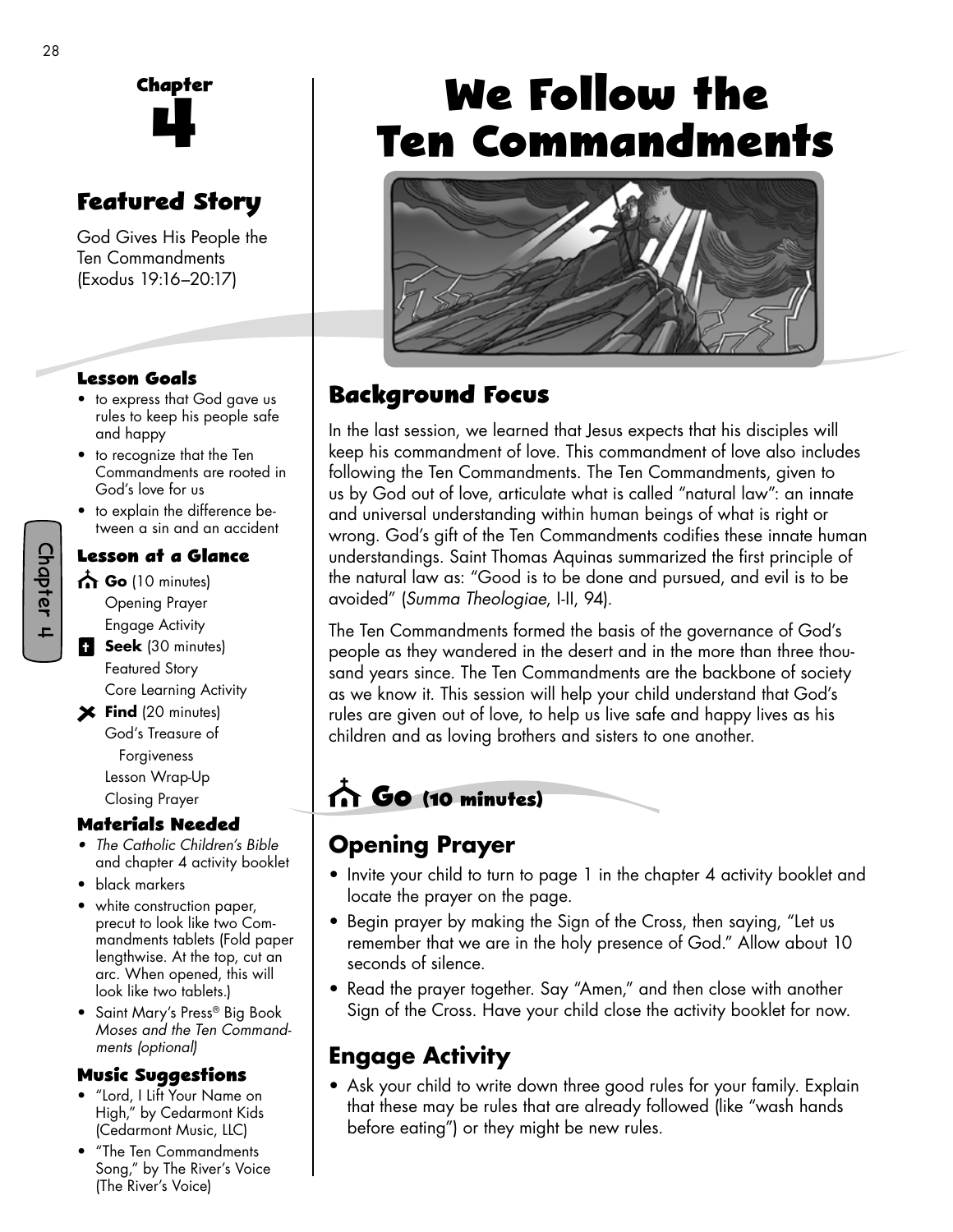- Conclude with the following or similar words:
	- ¾ We have rules for school and rules for home. God has rules too! God has rules for us because he wants to keep us safe and happy. Today we will learn more about some of the rules from God.

# **Seek (30 minutes)**

### **Featured Story**

- Invite your child to find Exodus 20:1–17 in *The Catholic Children's Bible* (pages 131 and 134).
- Direct your child to turn the page to the Featured Story on page 132 and place an "I found it!" sticker on the page. Tell them that the words between the leaves on the page are a shortened version of the Scripture story on pages 131 and 134.
- Ask your child to look at the artwork on pages 132 and 133. Point out the man standing on the mountain. Explain that this is Moses. When God's people were slaves in Egypt, God chose Moses to lead them out of slavery.
- Invite your child to read the title of the Featured Story. Explain that long before God sent his Son, Jesus, to teach us and help us, God was teaching his people the best way to live. Tell your child that God gave us the rules we call the **Ten Commandments**.
- Before reading the Bible story on page 132, read aloud Exodus 19:16–24 on page 131. Ask your child to follow in the Bible. These verses set the scene for the giving of the Ten Commandments to Moses. Then read the Bible story aloud and ask several questions to check for comprehension, such as these:
	- ¾ Who was Moses? *(Moses was the leader of God's people.)*
	- ¾ What did God give to Moses? *(the Ten Commandments)*
	- ¾ What are some of the commandments that God gave us? *(Worship no god but me. Do not use my name for evil purposes. Observe the Sabbath. Respect your father and your mother.)*
- ¾ Why did God give us the Ten Commandments? *(He wants us to love him and to love ourselves and others. He wants us to be happy and peaceful together.)*
- Have your child turn to page 2 in the activity booklet and complete the activity with their Bible open. *Answers: 1. Worship, 2. generations, 3. evil, 4. Sabbath/holy, 5. Respect, 6. steal, 7. accuse, 8. house/donkeys*

**Note:** You may want to supplement this Featured Story with the Saint Mary's Press® Big Book *Moses and the Ten Commandments.* 

#### **Understand It!**

- Read Understand It! on page 133, or invite your child to read.
- Invite your child to summarize what they just heard, asking them key questions about the reading to check for comprehension.
- Review these key points:
	- ° Rules keep us safe and happy.
	- ° God gave Moses, and us, the Ten Commandments so that we could be safe and happy.
	- ° The first three commandments teach us how to love God.
	- ° The next seven commandments teach us how to love other people.
- Ask your child to turn to the Ten Commandments on page 1990 in the back of *The Catholic Children's Bible.* Take turns reading each of the commandments. Point out the first three commandments about loving God and the next seven commandments about loving other people.

#### **Live It!**

- Invite your child to read Live It! on page 133, or read it aloud yourself.
- Invite your child to pray with you: "Dear God, help us to follow your commandments today and every day. Help us to love and respect you, to love and respect ourselves, and to love and respect others. Amen."

#### **Tell It!**

• Ask your child to look at and describe the images in Tell It! on page 133. *(The first frame is Moses on the mountain; the second is the people worshipping God alone; the third is a child respecting and helping his parent.)*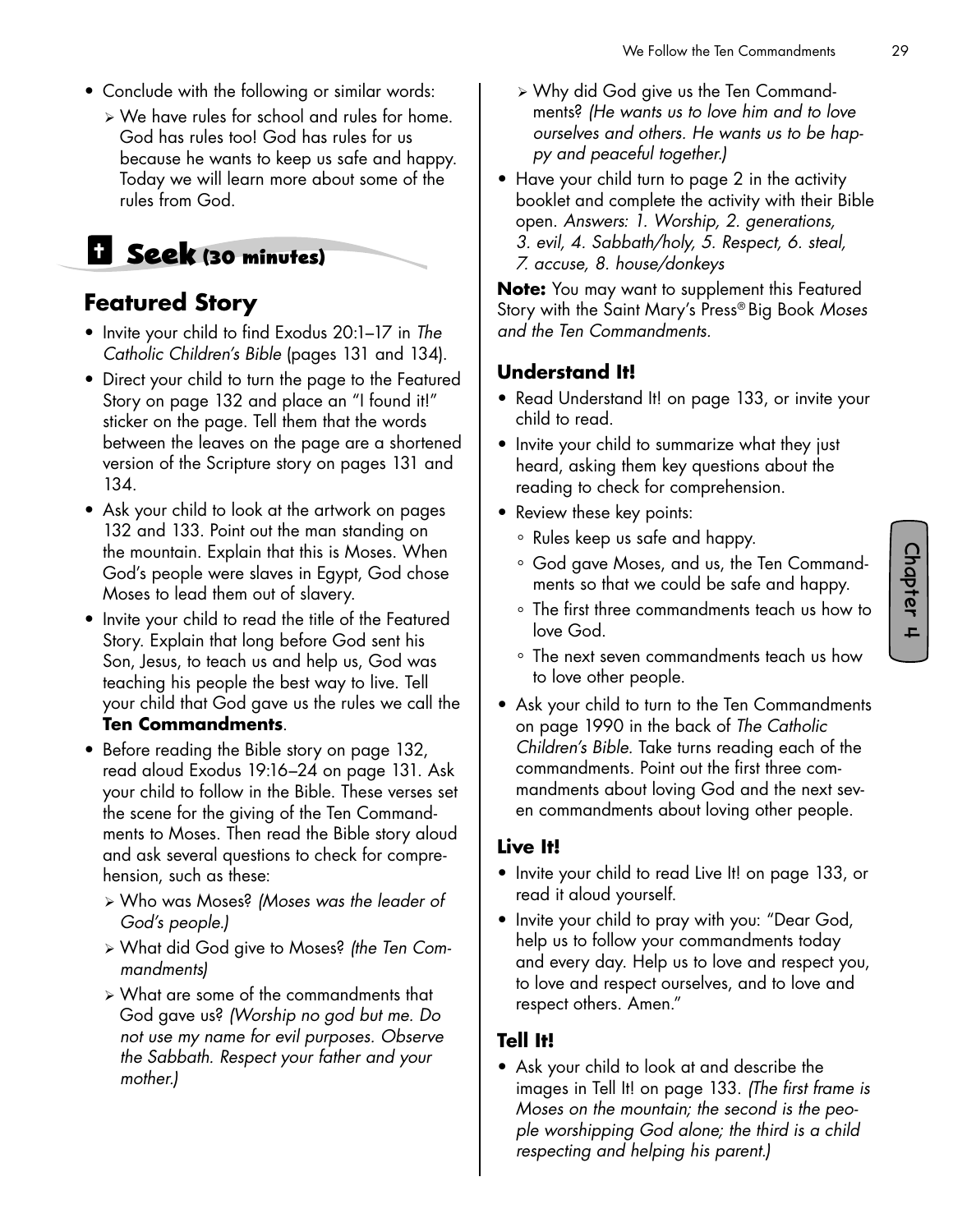- Direct your child's attention to the third frame and ask, "If you could put a picture of yourself in the third frame, respecting and helping your parent, what would it show?" *(Accept reasonable responses.)*
- Have your child use some of the smaller stickers to mark parts of the Featured Story pages that capture their interest. Remind them to save enough stickers to use on the remaining chapters.

# **Core Learning Activity**

#### **The Ten Commandments Tablets**

- Recall Jesus' teaching on the Greatest Commandment, to love God and to love others. Tell your child that the Ten Commandments are God's Laws that help us to love God and others. Explain that because we follow Jesus, we want to follow the Ten Commandments.
- Tell your child that they are going to make a reminder of the Ten Commandments. Explain that this reminder will look like the tablets that Moses brought down from the mountain.
- Give your child the construction paper "tablets." On the left-hand tablet, have your child write "LOVE GOD" in capital letters at the top. Under this, have them write the numbers 1, 2, and 3 in a row down the tablet. On the right-hand tablet, have them write "LOVE YOUR NEIGHBOR" in capital letters at the top. Under this, have them write the numbers 4, 5, 6, 7, 8, 9, and 10 in a row down the tablet. Ask your child to turn to page 1990 in *The Catholic Children's Bible* to review each of the Ten Commandments. Read a number aloud and ask your child to read the commandment; then read a commandment aloud and ask your child to say what number it is.
- Review the significance of the Ten Commandments by asking your child to share why God gave them to us. *(Responses might include: out of love; because God wants us to be safe and happy.)*
- Conclude by reminding your child that if we want to follow Jesus, we will love God, ourselves, and others as he taught us. The Ten Commandments were not just for Moses and God's people long ago. They are still God's rules today. They are the best way for us to love God, ourselves, and others.

# **Find (20 minutes)**

### **God's Treasure of Forgiveness**

- Remind your child that Jesus wants us to love God, ourselves, and others, and that the Ten Commandments show us how to do this in ten different ways. Explain that when we fail to love as God calls us to and we sin, we can confess our sins in the Sacrament of Reconciliation.
- Recall the steps covered so far in the Sacrament of Reconciliation: the priest greets us, we make the Sign of the Cross, the priest reminds us of God's mercy, and we hear the Word of God. Explain to your child that the next step is to confess, or tell, our sins to the priest.
- Help your child understand that we confess our sins to the priest because Jesus gave the power to forgive sins to the Apostles. Tell them that the Pope and bishops are the successors to the Apostles, and they receive this same power to forgive sins. A priest receives the authority to forgive sins from his bishop.
- Explain that we confess sins, not accidents, in the Sacrament of Reconciliation.
	- ° To commit a sin, you must *know* it is a sin (something against God's Law and against love), you must *want to do it*, and you must *do it freely*.
	- ° An **accident** is something that you do by mistake, that you *did not intend* to happen.
- Give an example of the difference between sins and accidents.
	- $\triangleright$  If we break something in the house, like a lamp, while we are dusting the living room, that is an accident. But if we break the lamp because we are throwing a ball in the house, which a parent has told us we may not do, then we freely and deliberately disobeyed by throwing the ball.
	- ¾ We may not have wanted to break the lamp, but we did want to throw the ball. The broken lamp was a direct result of our decision to throw the ball. We may need to help replace the lamp. We always need to make up in some way for any damage we cause because of our sins, whether it is hurt feelings or damaged property.